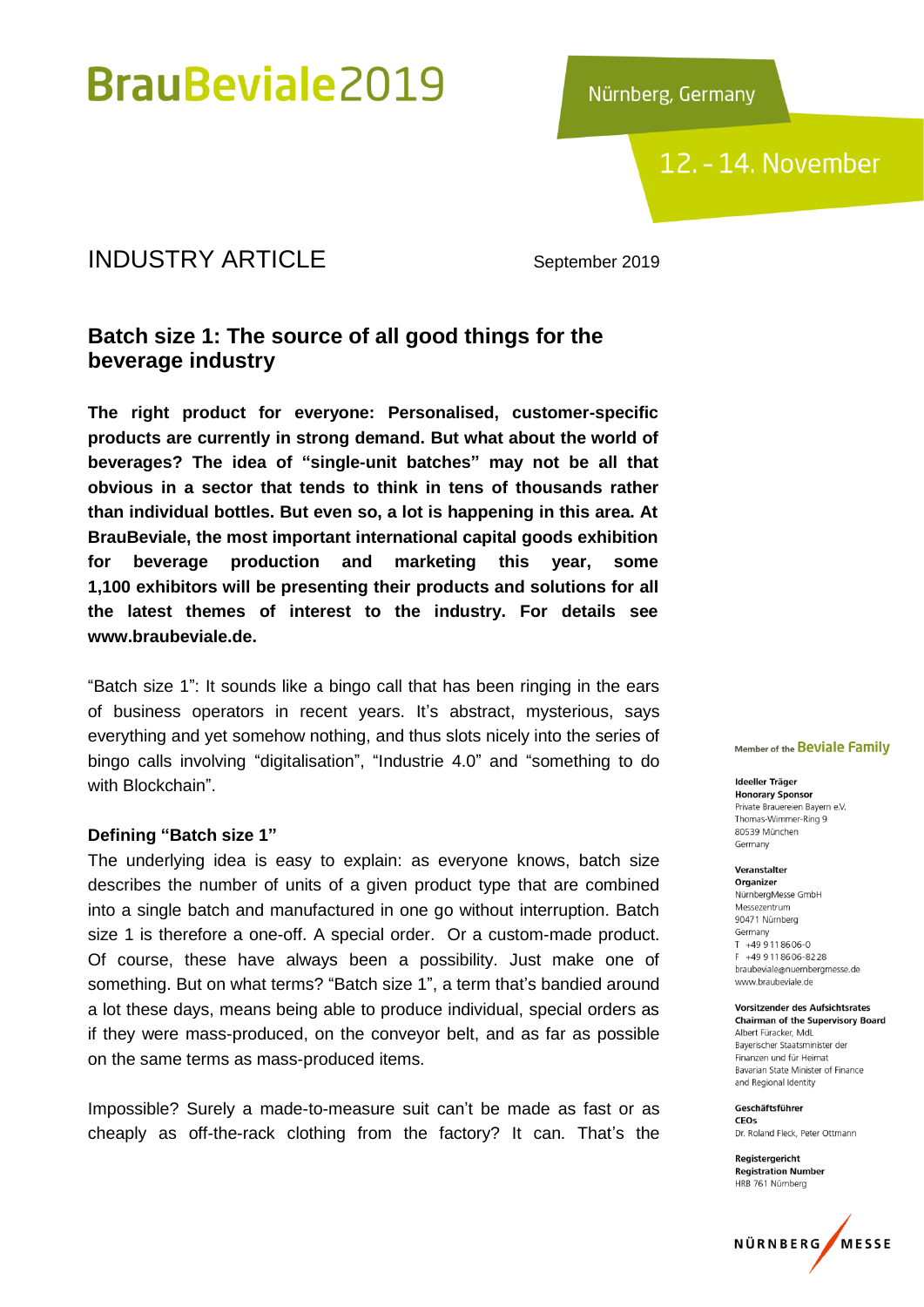## 12. - 14. November

objective of Batch size 1 in today's world. One way is to use automation (in common parlance, using robots), and digitalisation (e.g. artificial intelligence controlling state-of-the-art systems, but more besides). In other words, everything that makes up "Industrie 4.0".

More specifically: research is currently in progress to establish how manufacturing plants can be constructed and controlled, with no need for conversion work that will take up too much time, generate all kinds of costs and lead to losses, to manufacture Product A (say a carbonated orange drink in a 300 ml bottle), then Product B (an organic lemonade with 5 percent juice content in a 500 ml bottle) and then Product C (another organic lemonade but with 19 percent juice content in a 300 ml bottle), all at lightning speed.

### **Why "Batch size 1"?**

But why should anyone want to? Easy: Because that's what the customers want. Professor Peggy Näser, who researches and teaches Factory Planning and Operation at the Brandenburg University of Cottbus-Senftenberg, explains the interest in Batch size 1 like this: "There is increasing interest in ensuring that all customers can get their own product, designed exactly in accordance with their wishes. The trail-blazer here must surely be the automobile industry, where customers have long been able to configure their own vehicles. Now, however, we can see the shape of customisation in quite different fields: for example, you can configure your own muesli online and have it sent to you, or personalised sneakers." It's a simple matter to order individually printed t-shirts, your own personal photobooks, or even Coke cans with your own name on.

### **The age of Me**

Me, myself and I – it often seems individuals today are entirely focused on themselves. We are dealing with a social phenomenon, which arrived with the Internet. "The message we get from today's world is that we are entitled to have input into everything." That was the recent analysis by Fabian Kienbaum, head of the HR consultancy that bears his name. "Personalised shoes, customised Nutella glasses, direct contact with senior ministers via Twitter: social networks are creating an individual platform that enables visibility and the opportunity to contribute." As a result, consumers who are

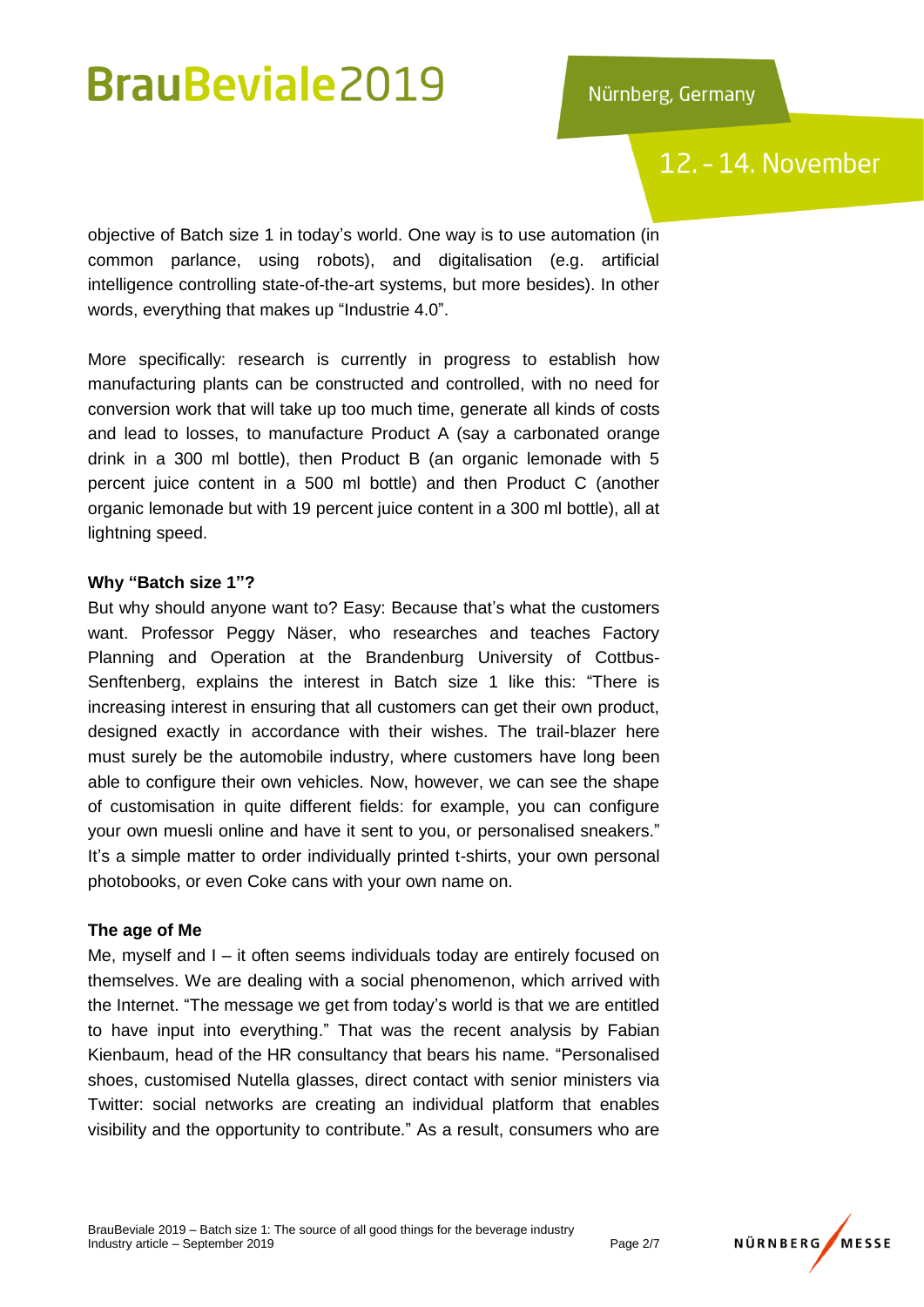## 12. - 14. November

used to this situation ask themselves why they should continue simply consuming what is put before them. They would rather talk to the manufacturers and express their individual wishes.

### **Implementation in the beverage industry: RoboFill 4.0**

Looking at the subject of "Batch size 1" in the beverage industry, major players in both industry and research combined forces four years ago to make advances in this area. Between 2015 and 2019, the Faculty of Brewing and Beverage Technology (Technical University of Munich, TUM); the Faculty of Foodstuff Packaging Technology (TUM); the Fraunhofer Research Institution for Casting, Composite and Processing Technology (IGCV) – Resource Efficient Mechatronic Processing Machines (RMV) project group; the Bavarian State Brewery Weihenstephan; Beckhoff Automation GmbH & Co. KG; infoteam Software AG; Krones AG; ProLeiT AG; Siemens AG; Dekron GmbH; Yaskawa Europe GmbH and Zimmer GmbH worked together to turn "beverage batch size 1" into reality. The result: RoboFill 4.0.

RoboFill 4.0 is a "completely new and flexible automation concept for the industrial supply of customised beverage bottles or batches, [which can] be easily extended by further production modules", according to the website. Currently there is "only" one demonstrator, in other words, there is precisely one machine in the world that meets and implements the objectives of the four-year research project. It is located in the research brewery at Weihenstephan, and is in the care of project manager Christoph Neugrodda. "Using this system we can produce 150 bottles per hour, each individually filled and printed," he comments.

Because Weihenstephan boasts of performing "research for practical purposes", Neugrodda is ready with a number of specific applications for systems like RoboFill 4.0: "Something like this could be cool for a brewery visitor centre to have in place. When visitors arrive for a tour, you take a photo of them, and then they get a bottle filled specifically for them with their photo on the label to take away." Batch size 1 is a marketing asset above all else, in other words. "It's of interest for small-scale brewers in particular," continues Neugrodda. "With the rise of the craft brewery

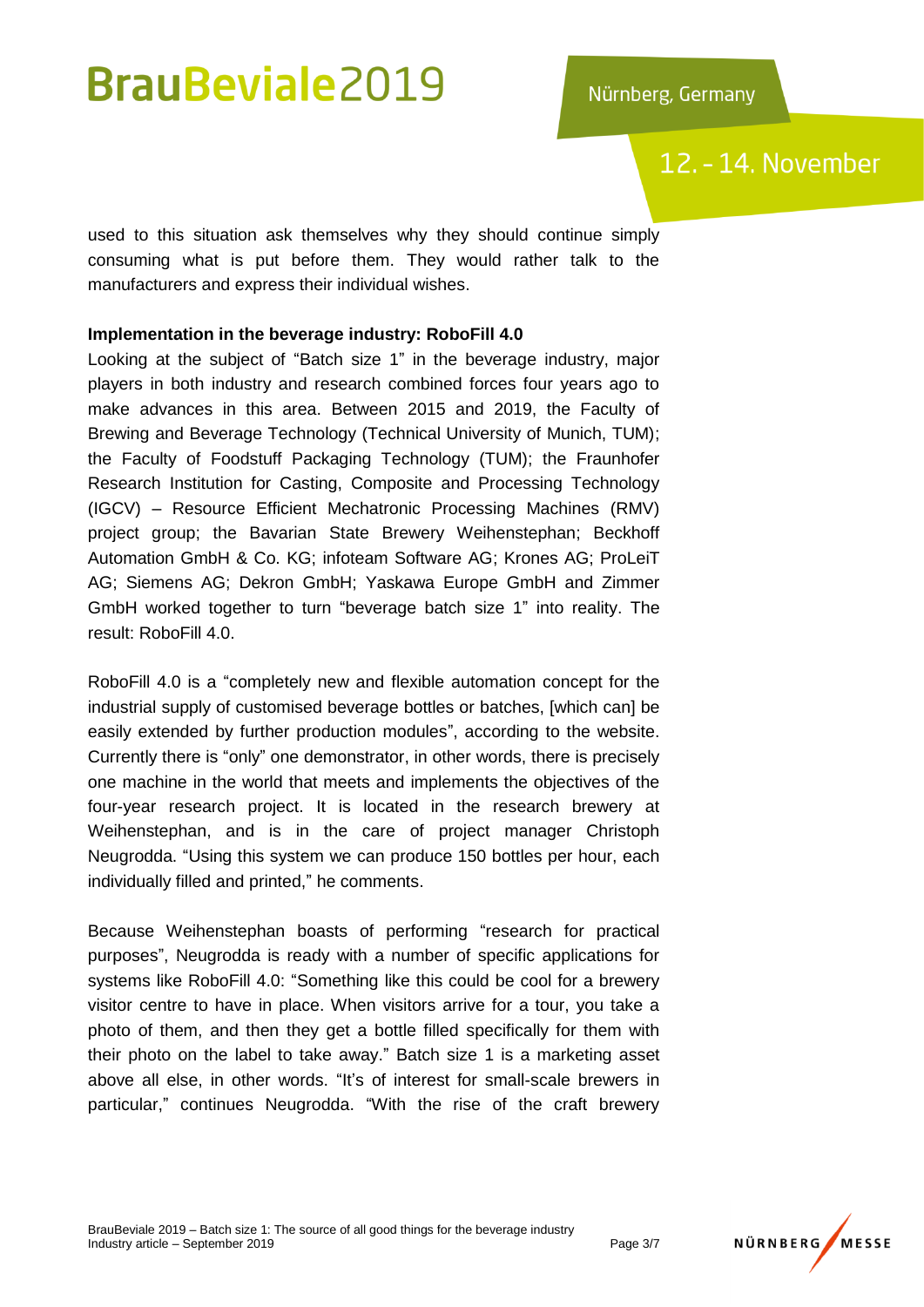12. - 14. November

movement, the trend is increasingly toward more individual beers. Using RoboFill 4.0, you can make your special beer even more special."

### **Innovations in production planning, too**

Anyone thinking at this stage that it's all very good, but just a gimmick at the end of the day, should read on. There is more to the RoboFill 4.0 technology than just this. "It impacts on the entire production planning process. Instead of the rigid chain of individual processes in the filling department that we are currently familiar with, all autonomous plant components are networked together in an intelligent structure as cyberphysical system components. That means there is a filling plant that is there in physical form, and a digital twin to go with it. Each individual bottle even has its own digital twin. The digital twin enables all components to communicate with each other, with the customer, or with the system operator. So it is now possible to control production individually and autonomously. The bottle has become an intelligent product, one that "directs itself" through the production process. As a result, individual orders can be brought forward, ahead of scheduled production if necessary. We are no longer tied to fixed plans, in which you first have to fill 10,000 500 ml bottles and then switch to the 300 ml bottles, for example." If the 300 ml order is urgent and has to be loaded onto the truck sooner, it can be quickly slotted in.

A web portal has also been developed as part of the project, via which customers can submit their individual beverage requests and transmit them directly to the plant – with no need to have someone sitting in the office and performing the complicated task of scheduling many minor orders.

One major advantage with the RoboFill 4.0 concept is its great flexibility: additional components can be added to expand it, and conversely, individual components can also be used with no need for all the others. Krones, for example, reports that direct printing is one such component that is already in wide use, and the company is working hard to refine it. Even if this particular process does not produce an individually mixed shandy, it can still be fascinating to have a standard drink come in a highly customised bottle design.

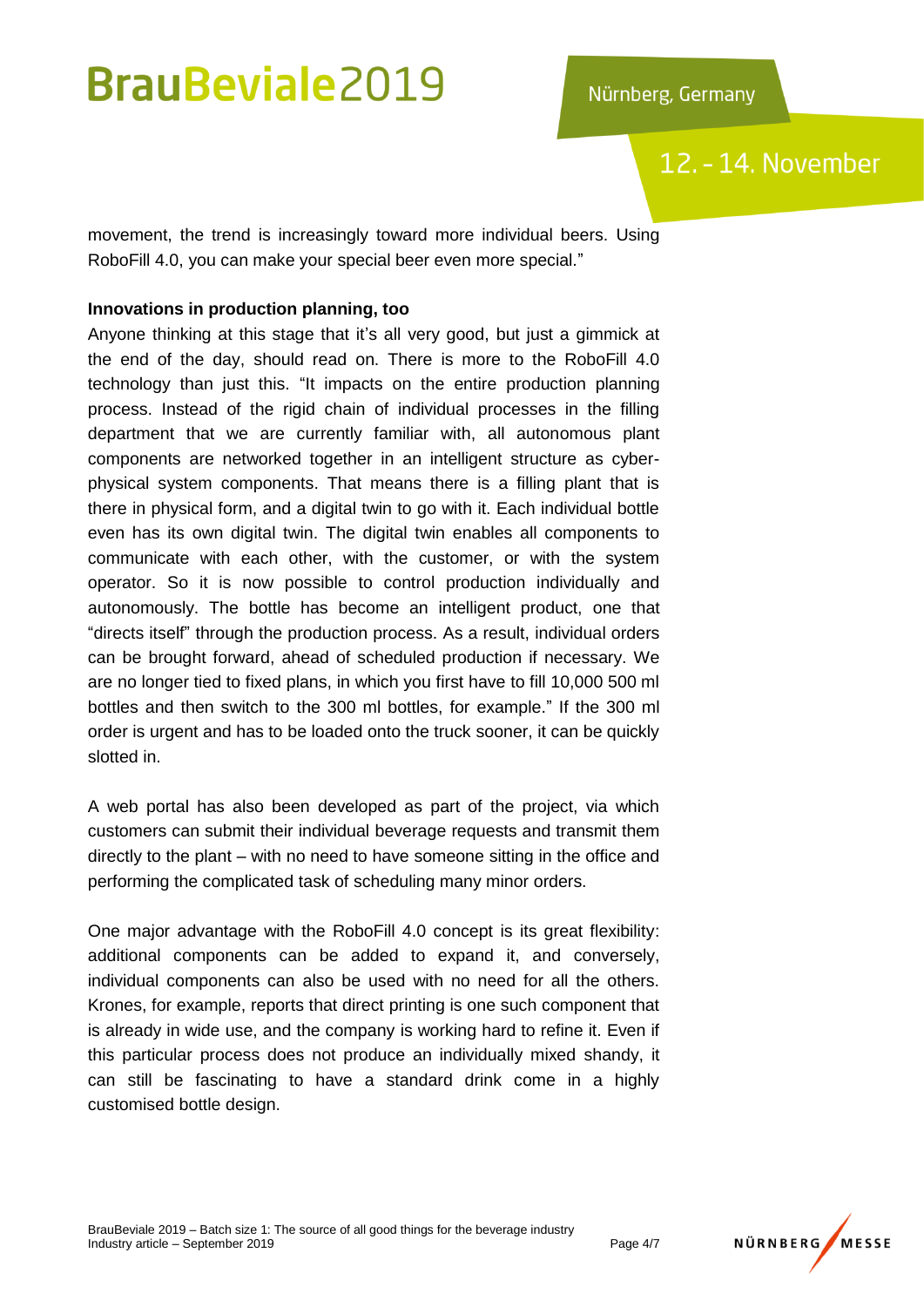12. - 14. November

#### **Innovative fill valves**

A further core element is the fill valve, fed by a main and a secondary line, developed in connection with RoboFill as part of the "bottling on demand" concept study at Krones. What flows into the bottle is individually measured, entirely in line with the spirit of the times. This could be particularly interesting in the area of soft drinks, since there is no need to use a mixer earlier in the process to do the mixing: the main line supplies the water, while the secondary line provides the proportions of syrup, fruit juice or other components established specifically for this bottle. Because several secondary lines are connected to the valve, you can switch from one ingredient to another, say from cherry syrup to orange syrup, without having to change the equipment over. "The product customisation that can be achieved in this way may be of particular interest for health drinks or customer-specific sports drink mixtures in the future," says Jennifer Schöffel, Control Technology, Corporate Research and Development at Krones AG.

#### **Innovative transport system**

The transport system used in RoboFill is also an autonomous component that plays a crucial part on the path toward Batch size 1. Different manufacturers have different innovations to offer in this area. Acopostrak, from automation specialist B&R, solves one of the greatest challenges of Batch size 1 manufacturing: how to direct the flow of materials to ensure the component you need right now is always where you want it? The Acopostrak transport system achieves this thanks to a unique high-speed point system that switches products from one track line to another – at full production speed – and the ability to make the shuttles, which deliver the components at high speed, run on completely flexible and individually constructed track lines at very short intervals.

### **Thinking outside the box: applications for Batch size (almost) 1**

Disruption is a standard theme nowadays. Looking at everything in a different way. So we should have some examples here to illustrate how Batch size 1 in the beverage industry can be further thought through, beyond the question of individually printed logos and special mixtures.

BrauBeviale 2019 – Batch size 1: The source of all good things for the beverage industry Industry article – September 2019 Page 5/7

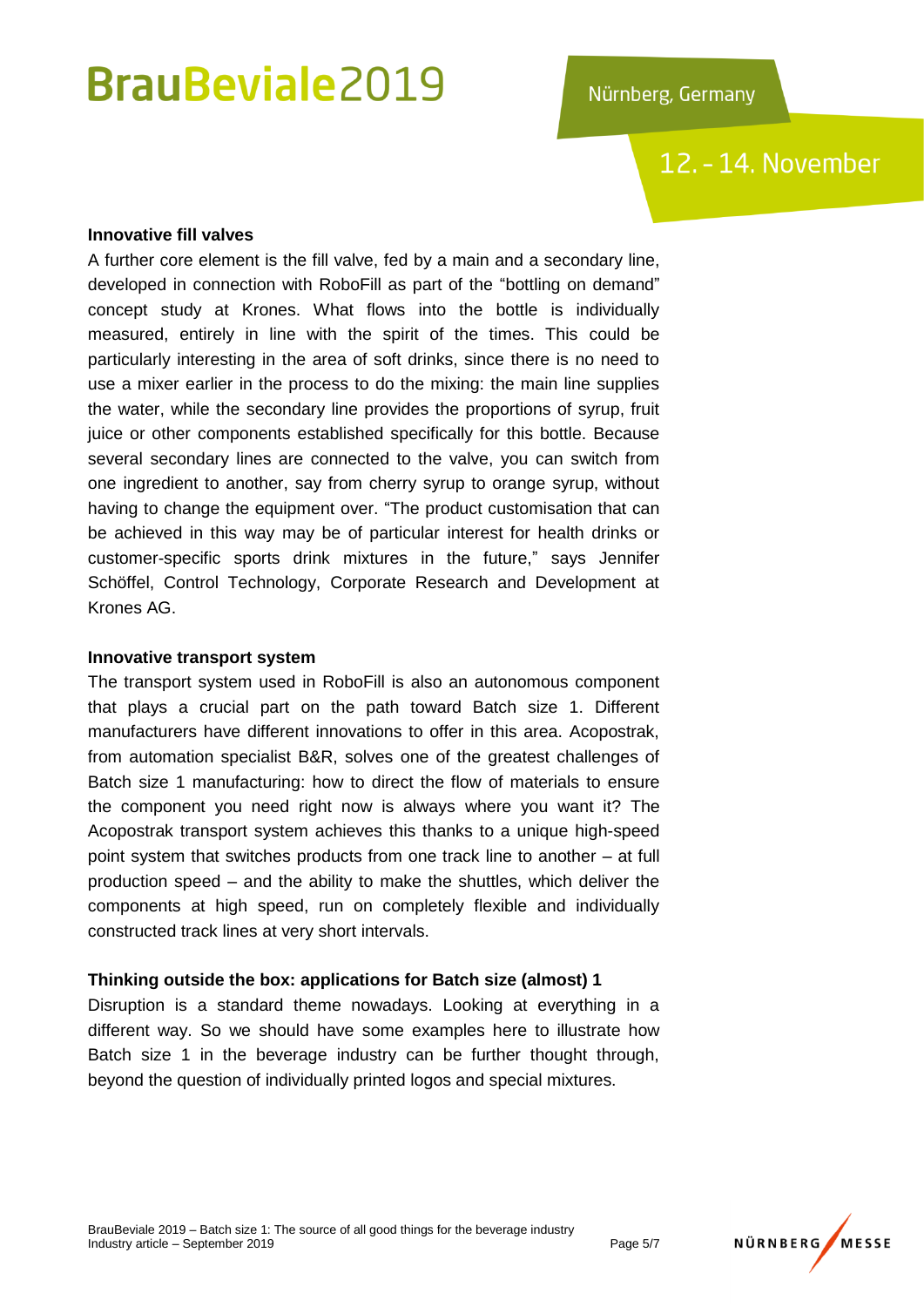### 12. - 14. November

There are a few eye-catchers in the area of water, of all things: one start-up from Munich has built on the concept of retronasal smell to develop a "drink bottle system" in which water is given the appearance of taste through the use of scent alone. This is how it works: an "air pod" sits in the neck of the bottle, a sort of scent ring that releases the desired fruit/herb/blossom smell into the nose and pharyngeal area of the person drinking from the bottle. Flexibility and individuality at its best: "With our system you can flexibly adjust the taste nuances at any time," according to the company's website. "If your favourite taste isn't already in our range, send us your suggestion. In theory we can turn anything with a scent into something you can taste."

An Austrian company uses "flavour capsules" inserted directly into the bottle to supply the taste. Pimp almost a litre of water with just one capsule – or mix it if you want. Tiny scent cubes dropped into a water bottle or jug also add flavour. There are currently twelve different varieties that customers can select from the online shop at their leisure and have made up into colourful packages. That means no-one at the table or in the office has to drink the same boring water – everyone can have a flavour of their own.

A flavour of their own – an important credo for everyone aiming to make their customers happy. Not easy, but not impossible. And the idea will be with us for some time yet.

### **About BrauBeviale**

BrauBeviale is one of the most important capital goods trade fairs for the beverage industry worldwide. During this three-day event at Exhibition Centre Nuremberg, international exhibitors showcase a comprehensive range of solutions for the entire beverage production process chain, including raw materials, technologies, logistics and marketing ideas. Visitors come from the technical and commercial management segments of the European beverage industry as well as from the retail and catering sectors. The product display is rounded out by an attractive supporting programme that explores and discusses the trending issues in the industry. The main topic is the future viability of the beverage sector. Other highlights include the BrauBeviale Forum, Craft Drinks Area and numerous themed